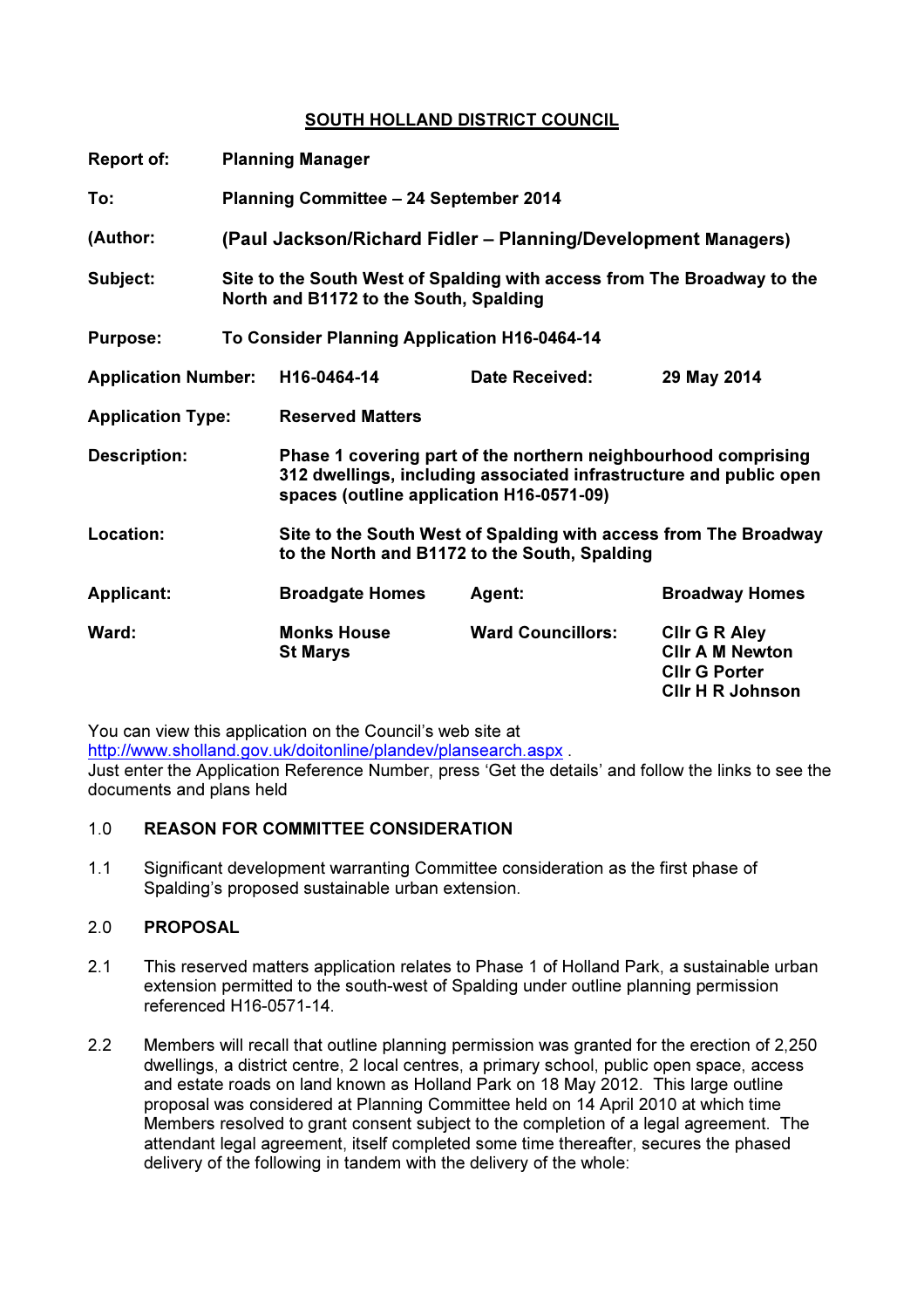a) two number low-floor, easy access and DDA compliant buses together with revenue support for those buses for a period of three years.

b) a Two-Form Entry Primary School;

c) a Community Building within the District Centre and the subsequent hand-over of this building when complete to South Holland District Council

d) the provision, equipping and ongoing maintenance of all areas of open space and play space, including the open space associated with the SUDS system;

e) a capital sum of £100,000 for external improvements to the historic fabric to Spalding's historic town centre;

f) the first Phase of Spalding's Western Relief Road, this including a bridge over Spalding Peterborough Railway line, and the Primary Street linking the relief road to The Broadway.

g) traffic calming measures on The Parkway.

h) integrated primary and social care services in the form of the Health Centre (shown to be located within the District Centre) and the extra care facilities (shown to located within the northern Local Centre).

- 2.3 Members will also be aware that the outline planning permission itself contains some 77 conditions. The approved condition set always anticipated that a development of this size would come forward in a series of phases. Each phase was required to be accompanied by detailed drawings for the whole of that phase and to additionally accord with the principles enshrined within the overall Master Plan.
- 2.4 The current proposals accord to the first application for the first Phase of development within Holland Park. The application itself is accompanied by a substantial amount of supporting documentation, this including information required to be submitted in connection with tandem applications to discharge a number of related conditions attached to the outline approval.
- 2.5 In essence, the current proposals seek reserved matters approval for the erection of some 312 dwellings, associated infrastructure and open space within the Northern neighbourhood to Holland Park. The Northern neighbourhood covers two distinct character areas, the approved Master Plan establishing these as St. John's View and Church View respectively.
- 2.6 The site area associated with the current application extends to some 12.5 hectares (30.9 acres). By comparison, the site area associated with the whole of the Holland Park SUE (sustainable urban extension) extends to some 103 hectares (254 acres).

# 3.0 SITE DESCRIPTION

3.1 The site occupied by Holland Park, i.e. that site covered by the whole of the existing outline planning permission, lies ostensibly to the south-west of the built-up area of Spalding. It is irregular in shape but set on a north-south axis. Its northernmost extremity lies immediately adjacent to Spalding's urban fringe and current development at Broadway. To the west, the site is bounded by arable fields and the South Drove drain. The central and northern parts of the site are bisected from the southernmost part by the Spalding to Peterborough railway line - which itself runs essentially north-east to south-west. The southern boundary runs generally parallel with the B1172 Spalding Common road. The eastern boundary is largely defined by arable fields, the railway line and small groupings of residential development located either side of the railway. It presently largely comprises intensively managed farmland, is topographically fairly flat, and is typically representative of the Fenland landscape surrounding Spalding. Falls across the site are in the range 1:800 to 1:1000.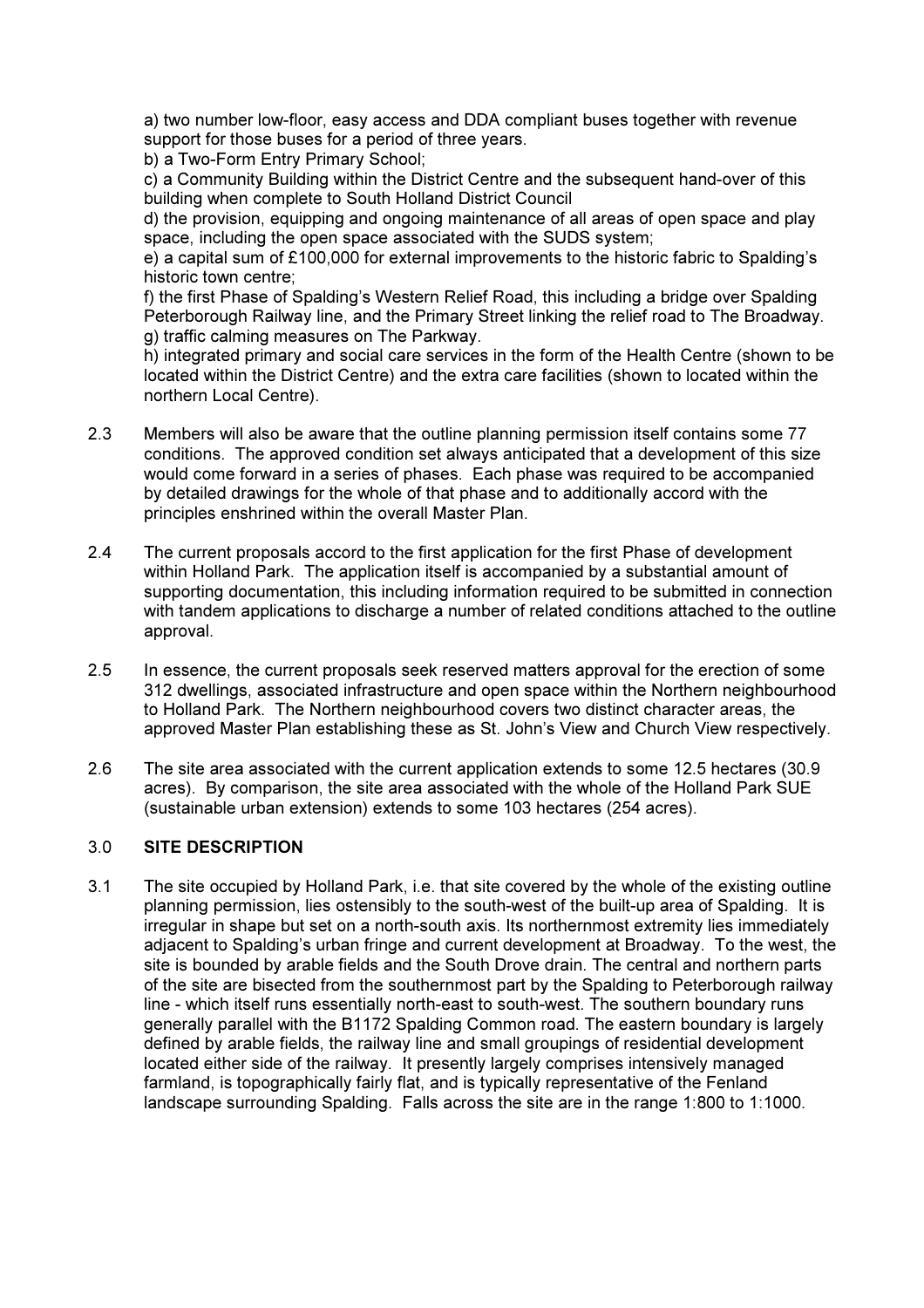3.2 The current application relates to land falling wholly within the much larger site described above. It lies immediately adjacent to and is shown to be accessed from existing development on The Broadway, Spalding. It has, as stated above, a site area of 12.5 hectares (30.9 acres).

# 4.0 RELEVANT PLANNING POLICIES

## 4.1 The Development Plan

South Holland District Local Plan, July 2006

The South Holland Local Plan 2006 was formally adopted on 18 July 2006. Following a direction from the Government Office for the East Midlands under paragraph 1(3) of Schedule 18 to the Planning and Compulsory Purchase Act 2004, as of 18 July 2009 only certain Local Plan policies have been extended and continue to form part of the development plan. In the context of those

saved policies referred to below, it is considered that the Local Plan was adopted in general accordance with the Planning and Compulsory Purchase Act 2004 (albeit under the transitional arrangements). Those policies referred to below clearly accord with the thrust of guidance set out in the National Planning Policy Framework, and in the context of paragraph 215 of the NPPF should therefore continue to be given substantial weight in the decision making process.

- Policy SG1 General Sustainable Development
- Policy SG2 Distribution of Development
- Policy SG3 Settlement Hierarchy
- Policy SG6 Community Infrastructure and Impact Assessment
- Policy SG7 Energy Efficiency
- Policy SG11 Sustainable Urban Drainage Systems (SUDS)
- Policy SG12 Sewerage and Development
- Policy SG13 Pollution and Contamination
- Policy SG14 Design and Layout of New Development
- Policy SG15 New Development: Facilities for Road Users, Pedestrians and Cyclists
- Policy SG16 Parking Standards in New Development
- Policy SG17 Protection of Residential Amenity
- Policy SG18 Landscaping of New Development
- Policy HS3 New Housing Allocations
- Policy HS4 New Housing in Spalding and the Area Centres
- Policy HS8 Affordable Housing
- Policy HS11 Open Space in New Residential Developments
- Policy TC1 Safeguarding Road Routes
- Policy TC2 Cycling; Cycleways

If regard is to be had to the development plan for the purpose of any determination to be made under the Planning Acts, Section 38 (6) to the Town and Country Planning Act as amended by the 2004 Act states that the determination must be made in accordance with the plan unless material considerations indicate otherwise.

## 4.2 National Guidance

## National Planning Policy Framework (NPPF), March 2012

Paras 6-10 - Achieving the three dimensions to sustainable development, namely the economic, social and environmental roles Para 14 - The presumption in favour of sustainable development

Para 17 - Core planning principles.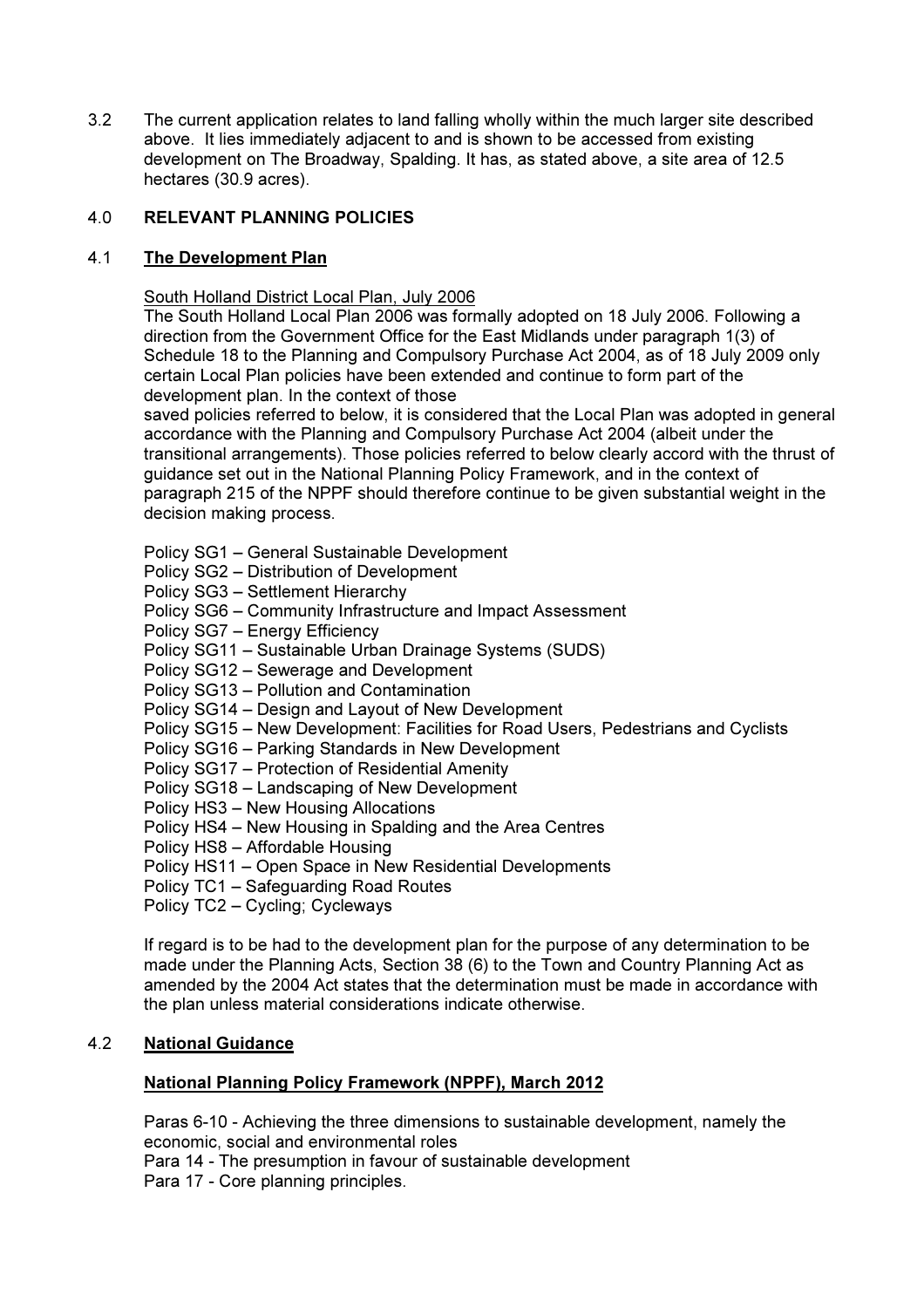Delivering Sustainable Development

- 1. Building a strong, competitive economy
- 2. Ensuring the vitality of town centres
- 3. Supporting a prosperous rural economy
- 4. Promoting sustainable transport
- 5. Supporting high quality communications infrastructure
- 6. Delivering a wide choice of high quality homes
- 7. Requiring good design
- 8. Promoting healthy communities
- 10. Meeting the challenge of climate change, flooding and coastal change
- 11. Conserving and enhancing the natural environment
- 12. Conserving and enhancing the historic environment

## Planning Practice Guidance (PPG), 2014

Delivering sustainable development in accordance with a wide variety of the guidance categories, these including; climate change, design, vitality, flood risk, health and wellbeing, housing and economic development needs and land availability assessments, local plans, natural environment, noise, open space et al, planning obligations, travel plans, viability, the use of conditions and water quality.

## 5.0 RELEVANT PLANNING HISTORY

- 5.1 H16-0571-09 Outline planning permission granted on 18 May 2012, subject to the provisions of a legal agreement, for the erection of 2,250 dwellings, a district centre, 2 local centres, a primary school, public open space, access and estate roads.
- 5.2 Other related current applications accord to the following:

H16-0398-14 - Details of materials for Plots 1-70 (Part Condition 3(2) of H16-0571-09).

 H16-0370-14 - Erection of 2,250 dwellings, district centre, 2 local centres, primary school, public open space, access and estate roads - approved under H16-0571-09. Removal of conditions 5, 10, 15, 16, 17, 18, 19, 35, 60, 61, 62, 64, 66 and 68 and modification of conditions 4, 6, 7, 11, 63 and 67.

 H16-0372-14 - Details of energy strategy, renewable energy for Plots 1-40 and programme of archaeological works for Plots 1-132 (condition 8 and part condition 9 and 67of H16- 0571-09).

 H16-0355-14 - Erection of 2,250 dwellings, district centre, 2 local centres, primary school, public open space, access and estate roads - approved under H16-0571-09. Modification of conditions 12 and 13 relating to affordable housing.

 H16-0356-14 - Details of Condition 12 of H16-0571-09 relating to affordable housing (Plots 1 to 40 only).

 H16- 0339-14 - Erection of 2,250 dwellings, district centre, 2 local centres, primary school, public open space, access and estate roads - approved under H16-0571-09. Modification of condition numbers 38 and 39.

The original conditions are as follows:

*"38.The first application for the approval of Reserved Matters with access from the B1172 Spalding Common shall include detailed engineering drawings for the construction of that*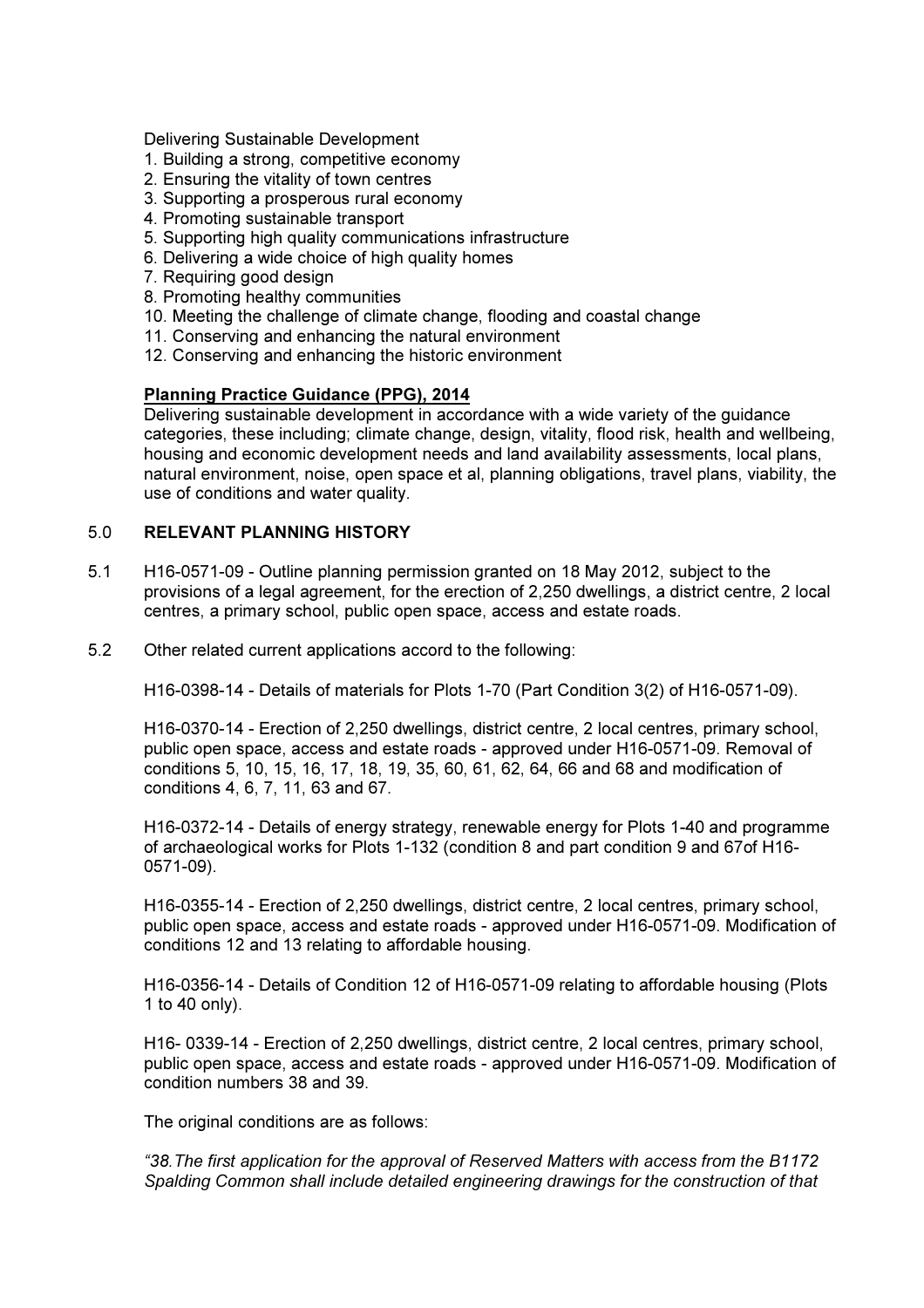*part of the first phase to the Western Relief Road between the B1172 and the Spalding to Peterborough railway line. The submitted details shall include an appropriate junction between the site and the B1172 Spalding Common. Unless otherwise first agreed in writing by the District Council as Local Planning Authority this part of the road shall thereafter be constructed in its entirety prior to the occupation of the 1st dwelling accessed from the B1172 Spalding Common.* 

*Reason: In the interests of proper planning and highway safety, and in order to facilitate safe access to this part of the site, enabling development to take place within the southern neighbourhood whilst works are progressing on the facilitation of a bridge over the Spalding to Peterborough railway line. This Condition is imposed in accordance with Policy 43 of the East Midlands Regional Plan 2009; Policies SG1, SG6 and TC1 of the South Holland Local Plan 2006; the provisions of the Holland Park SPD 2007; and in accordance with the overall thrust of guidance contained in the National Planning Policy Framework, March 2012.* 

*39. Prior to the occupation of the 101st dwelling accessed from Broadway, detailed engineering drawings for the construction of the main spine road between Broadway and the B1172, including details of the bridge over the Spalding - Peterborough railway line, shall be submitted to and approved in writing by the District Council as local planning authority. Unless otherwise first agreed in writing by the District Council as Local Planning Authority, the spine road shall then be constructed in its entirety between Broadway and the B1172 Spalding Common prior to the occupation of the 201st dwelling accessed from Broadway.* 

*Reason: In the interests of proper planning and highway safety, in order to facilitate safe access to this part of the site, to facilitate the provision of a bridge over the Spalding to Peterborough railway line, and to facilitate the completion of the whole of the main spine road between Broadway and the B1172 Spalding Common. This Condition is imposed in accordance with Policy 43 of the East Midlands Regional Plan 2009; Policies SG1, SG6 and TC1 of the South Holland Local Plan 2006; the provisions of the Holland Park SPD 2007; and in accordance with the overall thrust of guidance contained in the National Planning Policy Framework, March 2012."* 

The applicant is seeking to modify the conditions so that in condition 38 the trigger for the construction of the road is prior to occupation of the 101<sup>st</sup> dwelling accessed from the B1172 Spalding Common. For condition 39 the triggers of 101<sup>st</sup> dwelling and 201<sup>st</sup> dwelling both be increased to prior to occupation of the  $501<sup>st</sup>$  dwelling access from Broadway. The reason given by the applicant is that the current dwelling numbers stated in both conditions is too limiting and the number should be raised to ensure a steady build rate is maintained and cash-flow is aided by accruing a contribution to the costs of the road during its construction. The Highways Authority were consulted on these proposals and raised no objections. This application was referred to the Chairman's Panel on 8 August 2014 when it was agreed that the decision could be delegated.

 H16-0905-13 - Details submitted relating to Conditions 14, 21-23, 25, 28-34, 37, 44-46, 50, 53, 54, 56, 69 and 75 of H16-0571-09.

 H16-0904-13 - Engineering works to man-made structure to accommodate surface water discharge for northern neighbourhood, Holland Park, Spalding.

## 6.0 REPRESENTATIONS

### 6.1 Ward Members

No specific comments received to date.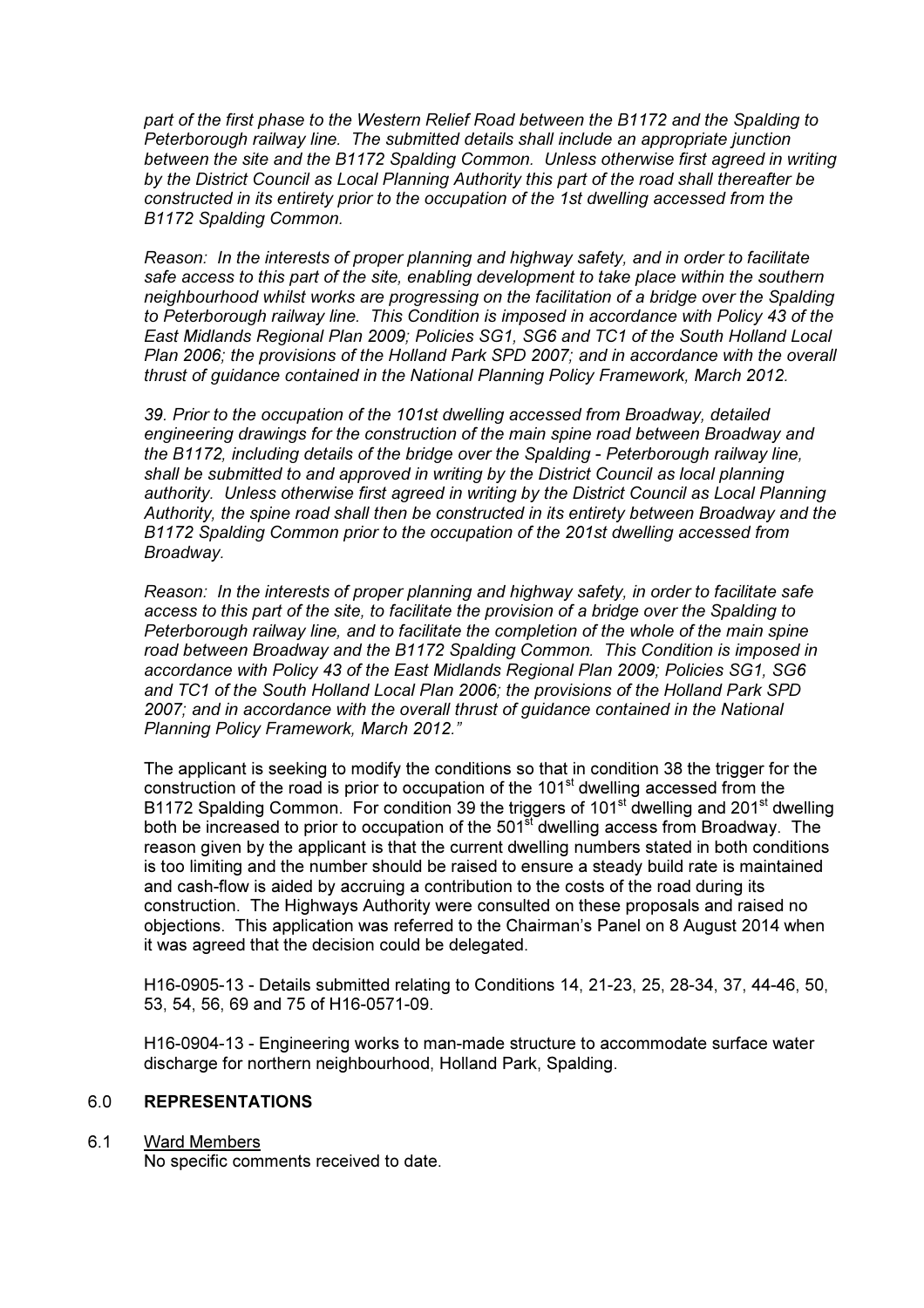## 6.2 County Highways

The Highway Authority does not wish to restrict the grant of consent for this Application subject to inclusion of standard highway conditions in relation to dwellings being served by a highway constructed to an adoptable standard and details of surface water drainage. There are a number of innovative design details within the proposed highway layout of this development which may initially be unfamiliar to road users and may therefore cause drivers some momentary hesitation as they progress through the highway network. This is a conscious part of the guiding design philosophy for the development - which is to establish and maintain moderate vehicle speeds throughout the whole road network.

These design innovations are positively encouraged in Manual for Streets and Manual for Streets 2 – the current national design manuals for new residential developments. Accordingly, the Highway Authority is agreeable to 'run' with this highway layout as presented in the Application. It may be that the use of these roads in practice produces some un-foreseen highway safety issues – for example, the use of build-outs into the carriageway, to provide speed attenuation, to aid pedestrian crossing or simply to provide aesthetic interest may prove not be sufficiently conspicuous to drivers. The scale of the development is such that it will be constructed over several years and therefore the expectation would be that the developers would work with the Highway Authority to resolve any issues which may become apparent prior to the formal adoption of the estate roads. The proposed highway layout includes a number of one-way traffic control features and a one-way street. Because a road traffic offence would be committed by any driver not complying with these one-way systems, Traffic Regulation Orders (TROs) are likely to be required for these features. The timing for when these TROs should be applied has not yet been resolved.

It is suggested that the physical means by which vehicular access between the Application site and The Raceground is prevented should be conditioned by any Consent which may be granted for this Application.

### 6.3 Environmental Protection

 Awaiting contaminated land reports in order to satisfy the condition on the outline application.

### 6.4 Environmental Services

 Confirm that it is not this Council's policy to collect household waste/recycling from private drives but from where land in private ownership meets that in public ownership. Notes that there are very few areas within the development where this would apply. Would be useful for collection points to be marked up where appropriate.

## 6.5 Welland and Deepings IDB

 Confirm that the Board has been in discussions with the applicants' consultants for some time and that the submitted proposals will not increase the overall rate of discharge to the Board's system. They are therefore acceptable to the Board.

 Require a regular inspection and maintenance programme to be drawn up relating to the proposed extended lagoon.

# 6.6 Historic Environment Officer LCC

 Require the imposition of the standard recording condition as set out on the outline approval.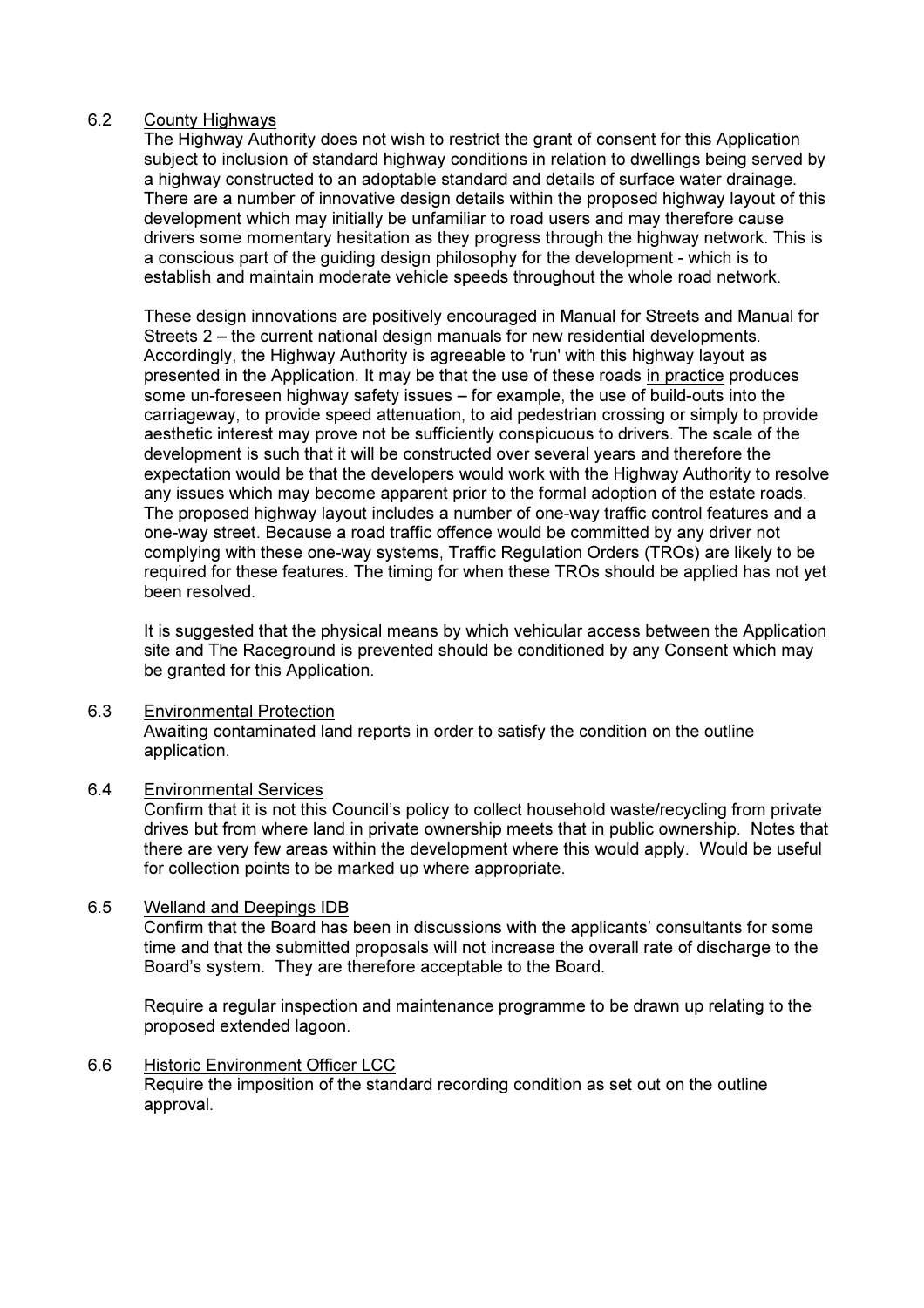### 6.7 Network Rail (summarised)

 Pleased to see that condition 40 (of the outline application) has been taken into account and that there will be no vehicular access between the application site and London Road via The Raceground.

 Comment that, due to concerns regarding potential leaf fall problems, certain trees are not recommended near to railway lines. Acceptable species include Birch, Crab Apple, Field Maple, Bird Cherry, Wild Pear, Fir/Pinus, Hawthorn, Mountain Ash, Whitebeam, False Acacia, Willow, Thuja and Zebrina. Unacceptable species include Acer, Aspen, Lime, Sycamore, Horse/Sweet Chestnut, Ash and Poplar.

 Express some concern that a NEAP is shown near to the railway boundary. Would prefer children's play areas to be distant from rail infrastructure for safety reasons.

### 6.8 Pedals (summarised)

 Regret that the application does not cover the detail of condition 51 to the outline approval, which required details of cycle storage. These should be submitted as part of this scheme.

### 6.9 Spalding & District Civic Society (summarised)

 Disappointed that the reserved matters application appears to represent a lowering in the standards set by the outline. Consider that the development should grow outwards from the District Centre and that the later delivery of Phase 1 to the SWRR will exacerbate traffic congestion within the town. For these reasons, believe that permission should be refused.

 In terms of the proposed detail, consider the proposed concept of St. John's View and the Circus to be grandiose in scale and formality. As the present proposal is a sub-phase, consider this will present a considerable challenge if it is not to look overblown. Given the width of the road and scale of the Circus welcome the continuous frontage of three-storey houses. Nevertheless, consider their design to be depressingly gaunt. Consider the terraced blocks to have been designed as assemblages rather than as an architectural whole.

 Opposed to the central tree belt and swale within the central reservation and the chevron parking emanating from it.

 Object to the proposed use of the Circus as both thoroughfare and play area for reasons relating to potential traffic danger and lack of informal surveillance from too-distant dwellings.

 Welcome the parkland between the railway and houses within Church View, this incorporating grassed areas, informal treed areas and cycle-way. Consider the streetscape to reflect the outline proposals. Would like to see trees incorporated within the roadway and dwellings. Regret the loss of the treed-avenue. Disappointed that the proposed future Care Home is located adjacent to a car park.

Consider an area of 'informal leisure' ought to be incorporated within this sub-phase.

 Consider that even with the proposed dedicated internal cycle-ways a meaningful difference to reducing car usage will only be achieved if dedicated and direct connectivity to the town centre is achieved.

 Overall, consider that given the phasing concerns highlighted above the application should be refused and that the submitted detail should be improved.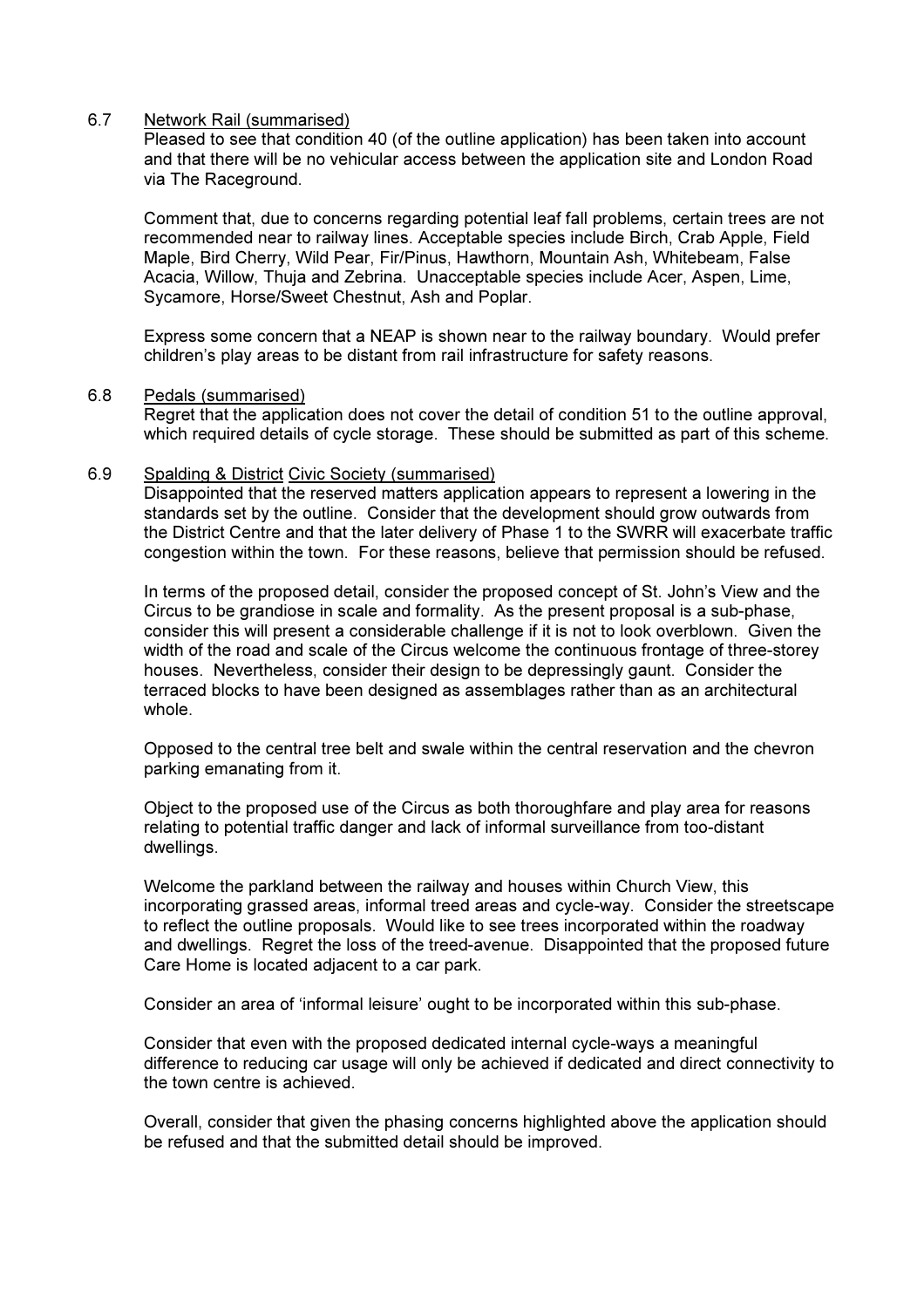### 6.10 Lincolnshire Bat Group (summarised)

 Within the swale strip, welcome the attempt to generally utilise native planting and create less managed areas. Would prefer native grasses such as Reed canary rather than Miscanthus for the swale areas. Would prefer a wetland wildflower mix to a rye-dominant mix for the embankments. Require a management scheme to be drawn up. Consider that too many trees are proposed which will fill the swale with leaves and shade out other vegetation.

 In terms of general planting, would prefer to see more species native to the Fens, such as Beech or Sweet Chestnut or Elm. Consider Field Maple unsuitable for hedging but otherwise the proposed list of species is acceptable.

Consider the grass seed mixes should have specified the proposed wild flower species.

 Note that there is no mention of a bat or bird box scheme. Such would have been desirable given the site's proximity to South Drove Drain.

## 6.11 Public (summarised)

 One response received objecting to the proposals on the grounds that The Broadway should not be used as a means of access to the site unless traffic-calming measures are introduced.

A further response received objecting to the principle of the development on the basis that it would ruin the peaceful surroundings of The Raceground area, cause noise and disturbance, cause harm to wildlife.

## 7.0 MATERIAL CONSIDERATIONS

## 7.1 Principle

 The principle of developing land to the south-west of Spalding as a sustainable urban extension (SUE) to Spalding, this providing for the erection of 2,250 dwellings, a district centre, 2 local centres, a primary school, public open space, access and estate roads and the first phase of Spalding Western Relief Road (SWRR), is long-established and firmly embedded in the Council's existing Local Plan framework. It will be carried forward, in conjunction with proposals for the remainder of the SWRR and additional future housing development, in the emerging South East Lincolnshire Local Plan. The scheme as a whole, in promoting a significant and well-planned urban extension to the principal town within the District, can also be readily seen to accord with the general thrust of the National Planning Policy Framework (NPPF). In essence, it promotes development within the most sustainable location within the District which of itself meets with the frameworks aims of delivering economic, social and environmental well-being in a sustainable manner.

 Furthermore, outline planning permission exists for the whole development, this subject to both a section 106 agreement as highlighted above at sections 2.2 and 5.1 and a total of 77 individual planning conditions.

 The condition set approved under the outline scheme is extensive. In addition to requiring the usual level of detailed submissions that necessarily follow-on from any outline approval, the extant outline consent also requires details of the following:

- (a) Phasing;
- (b) Site-Wide and Neighbourhood-specific Design Codes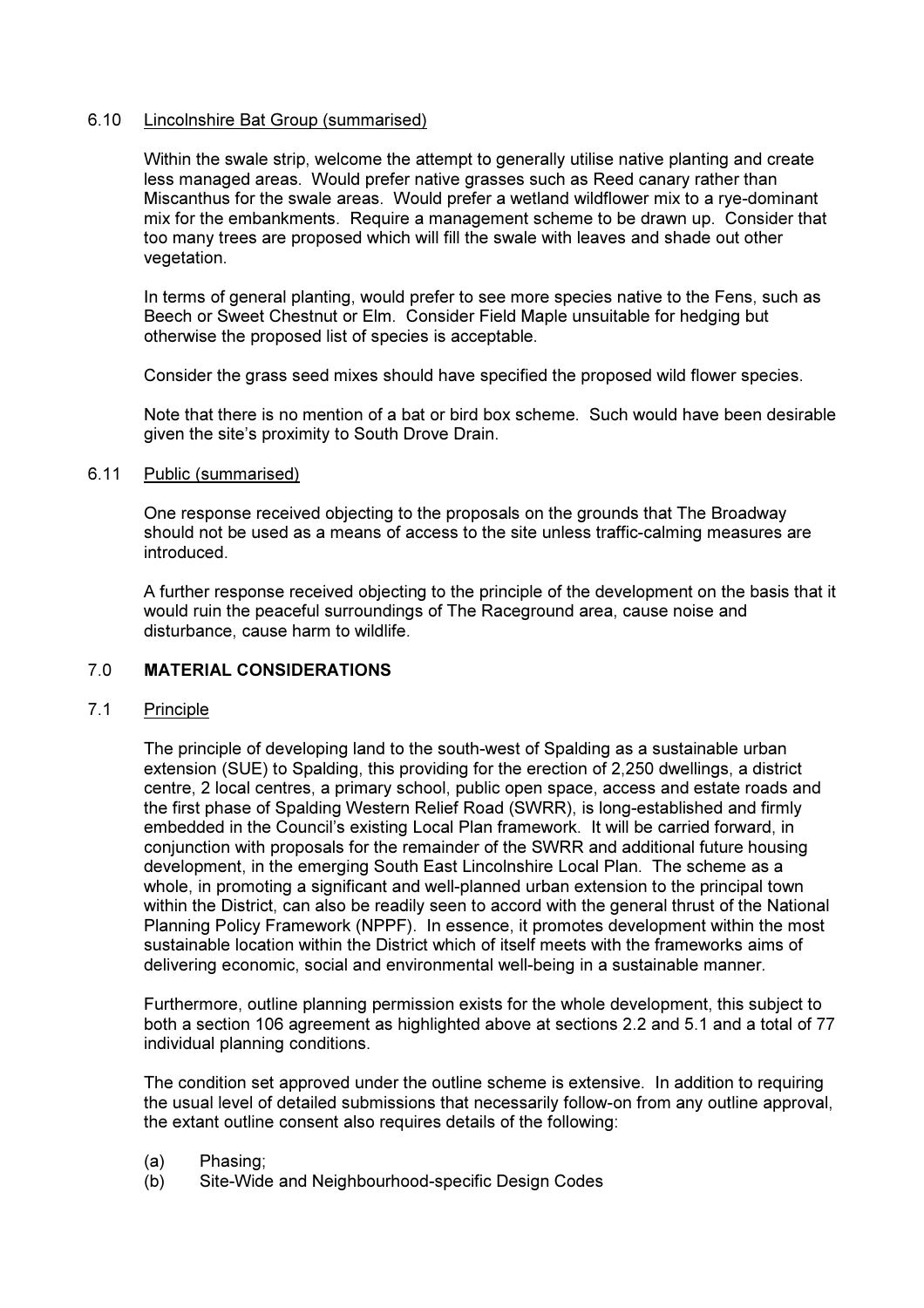- (c) Neighbourhood Development Briefs;
- (d) A site-wide Energy Strategy;
- (e) Affordable Housing provision within each Phase or sub-Phase;
- (f) Open Space provision and a Management Plan within each Phase or Sub Phase;
- (g) Landscaping and Tree-Planting within each Phase or sub-Phase;
- (h) Drainage, foul and surface-water discharge within each Phase or sub-phase;
- (i) Flood Risk management;
- (j) Traffic Calming;
- (k) Travel Plans;
- (l) Bus-stop provision and cycle-ways;
- (m) Secure cycle storage prior to occupation;
- (n) Car parking provision within each Phase or sub-Phase;
- (o) Roads and footways;
- (p) Construction management and hours of work;
- (q) Ground works, archeology and levels;
- (r) Refuse and recycling arrangements within each Phase or sub-Phase;
- (s) External Materials;
- (t) Ecological Management; and
- (u) Contamination.

 A number of other applications associated with the extant outline scheme at Holland Park, these referenced above at Section 5, are currently before the Council. These deal with some of the overall schemes wider condition set but none preclude the determination, in isolation, of this particular Reserved Matters application subject to the submitted details meeting the requirements of the wider condition set. The over-arching outline condition set, rather, runs in tandem with both subsequent Reserved Matters applications and details submitted in accordance with site-wide matters.

## 7.2 Detail

### 7.3 The application site:

 The current proposals represent the first sub-phase of the overall development of Spalding's SUE, Holland Park. In essence, Reserved Matters (RM) consent is sought to bring forward the first 312 houses, these shown located towards the northern end of the much larger site the subject of the existing outline permission.

 The current application site is bounded to the north, and achieves access from, the existing round-a-bout located on The Broadway. Its north-eastern boundary abuts Meadow Way. To the east, the site is bounded by the existing railway line. To the south-east, the site abuts London Road, near to its junction with the existing level crossing, and backs onto properties located on The Raceground. To the west, the site has a coterminous boundary with open land forming part of the much larger outline consent. Finally, to the north-west the site shares a boundary with existing residential development located on Ambassador Walk, Astor Place and Delacorte Green.

### 7.4 The proposed layout:

 The submitted drawings indicate a form of development that closely resembles that envisaged within the Design and Access Statement submitted with, and forming part of, the outline scheme.

 This part of the overall site is shown accessed from The Broadway, from which it leads into a large centrally-sited round-a-bout shown as St. John's View and Circus. This round-about forms an axis from which a central boulevard runs north-south and off which are clustered groups of dwellings located on subsidiary streets of lower hierarchy. The central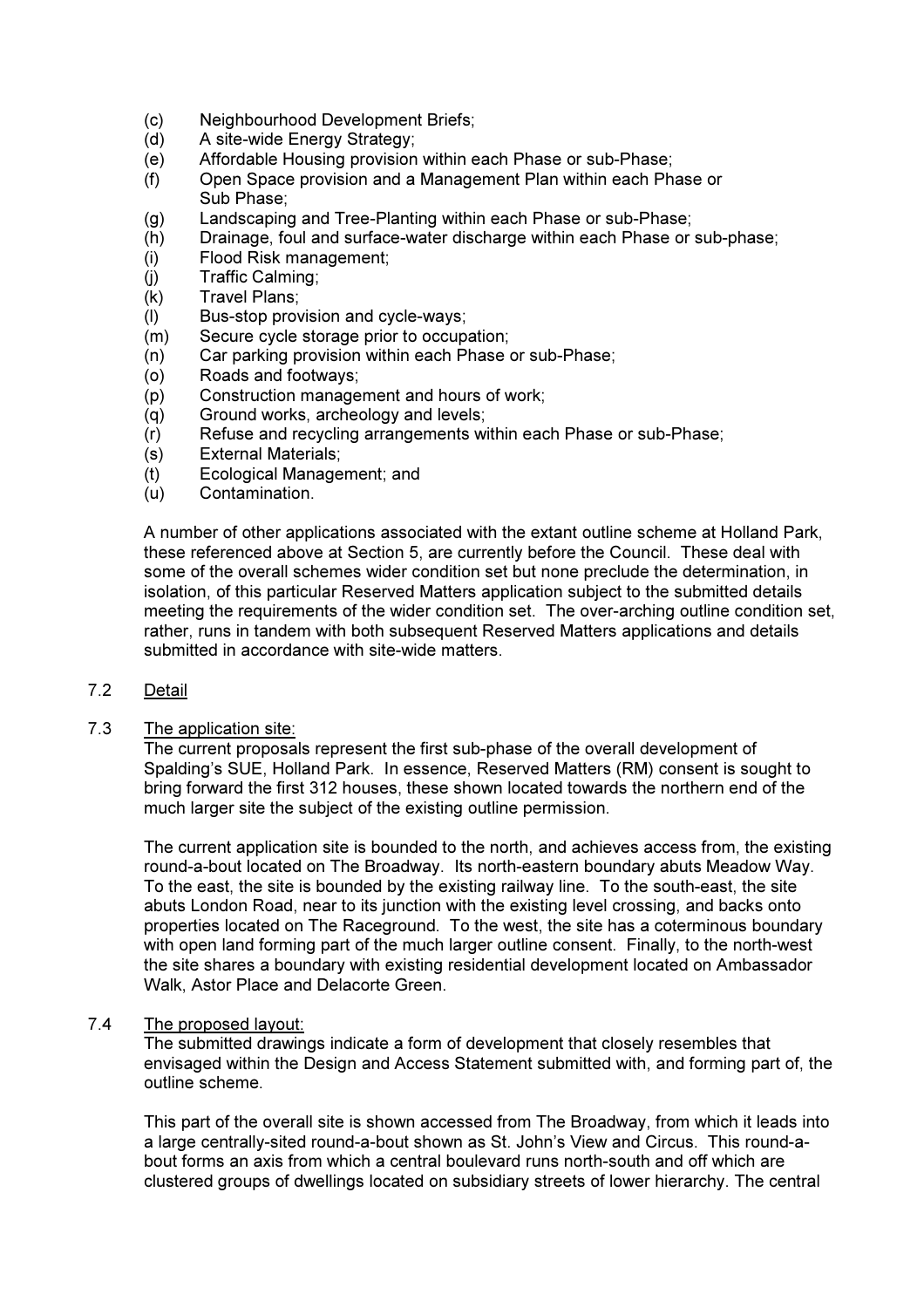boulevard would include on-street parking, tree planting and surface water drainage features and forms a key design feature of the overall development.

 The scheme includes a range of house types arranged in a variety of forms from terraces, to pairs of semi-detached houses and detached units, including 3 storey, 2 ½ storey and 3 storey units. Of the 316 dwellings proposed 88 would be 2 beds; 179 x3 beds (comprising townhouses and detached; 39 x 4 beds (comprising townhouses and detached) and 6, 5 bed detached units. Dedicated car parking is provided on the basis of 1.93 spaces per unit, this not including additionally proposed on-street parking.

 The net density of the proposed scheme is 40 dwellings per hectare for St Johns View and 35 dwellings per hectare for Church View. These are two of the defined character areas within the Northern Neighbourhood. This density reflects that approved in the Outline consent, which proposed an overall density across the whole site of 32 dwellings per hectare.

## 7.5 Design

The Design and Access Statement submitted with the application seeks to demonstrate how the design principles set out in the outline application and the proposed Neighbourhood Specific Design Code have been followed. St Johns View is laid out in a formal grid, with a strong and consistent building form with three storey units having near continuous frontages.

Church View is less formal and becomes more informal further south to limit the impact upon existing properties on The Raceground. There is thus no conflict with Policy SG17 of the Local Plan, which seeks to protect residential amenity, or with the requirements of the NPPF.

There is a consistent design approach to the house designs reflecting the different character areas and this is considered to be both acceptable in itself and compatible with the design ethos envisaged within the outline planning application. There is thus no conflict with either Policy SG14 of the Local Plan or the over-arching design requirements of the NPPF.

### 7.6 Highways, Parking and Cycling

The Highway Authority is generally satisfied with the proposed development subject to a number of detailed points, which it is considered are covered by the conditions of the outline permission.

Provision is made for cycle routes within the development. These would be shared with pedestrians and provide links out to The Raceground plus through the areas of open space at Raceground Park and a linear running north south through the Hawthorn Greenway. These would provide cycle and pedestrian routes to play areas. This reflects the approach set out in the outline application.

### 7.7 Public Open Space

The application provides 1.9 hectares, which is 15% of the total application site area. Condition 21 of the outline planning permission stipulated that a minimum 14% of the gross site area should be provided as public open space. This is entirely consistent with Policy HS11 (Open Space in New Residential Developments) to the adopted Local Plan and meets with the requirements of the NPPF.

Two Local Equipped Areas of Play (LEAPs) and one Neighbourhood Equipped Area of Play (NEAP) are incorporated within the areas of public open space at St Johns Circus and Raceground Park. Other public open spaces are in Hawthorn Greenaway and central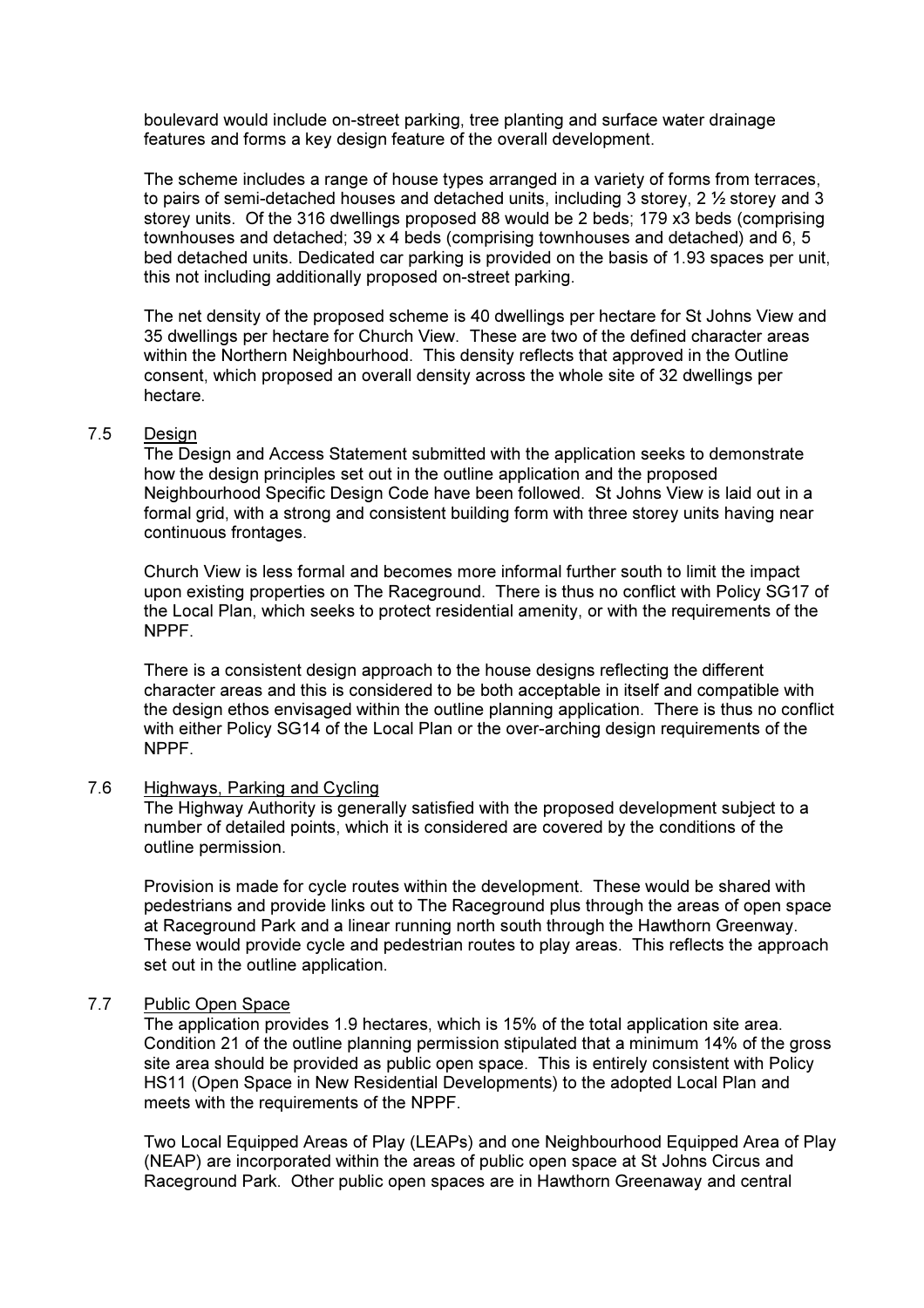boulevard. It is also proposed to connect the west of the site to an existing area of public open space by extending the footpath to connect to the site.

#### 7.8 Landscaping

The application includes detailed landscaping proposals. A number of consultees, notably Network Rail and Lincs Bat Group, have made references to the appropriateness of some of the proposed species. It is considered that minor amendments to the landscaping scheme would address these concerns.

### 7.9 Conclusion

This is the first of the Reserved Matters applications to be submitted for the first sub-Phase of development at Holland Park. It is considered that the design and layout is consistent with the principles set out in the outline planning application, which has a number of elements not seen in recent housing developments within the District. However the strong features of the central boulevard and Circus should result in this sub-Phase of development being not only distinctive in its own right but one that sets the standard for subsequent phases of development throughout the whole of Holland Park.

In essence, the strong uninterrupted street frontages framed around the entrance and aligning with the Circus and boulevard adopt a consistent approach to a development form predicated on hierarchy. Three-storey development framing the principle roads through and into the development leads into generally smaller traditional domestic scales beyond, this exemplified in not only a lower architectural order but also a street scale diminished in both form and function.

There have not been many responses received to the consultation exercise, nor have there been many objections. Officers are themselves comfortable with the scheme overall, particularly so as it has evolved from extensive pre-application discussions with the applicants and their agents and builds upon principles set out in the Master Plan accompanying the outline scheme.

The Civic Society has raised a number of concerns as set out above. In relation to their expressed concern that the Reserved Matters application appears to represent a lowering in the standards set by the outline, this is neither accepted by officers nor readily understood in the context of either these proposals or the overall outline consent.

Whilst officers can agree that as part of the outline proposals it was originally envisaged that the development would 'grow outwards' from the District Centre, phasing of development is a matter wholly reserved by condition. The reality of the present day situation is that it has taken some time to come to agreement with both the County Council as highways authority and the developers themselves over the precise detail and alignment of the first Phase of the SWRR and Primary Street. This has expanded considerable resource and the County Council has been working in conjunction with the developer on the detailed design and precise alignment of these primary pieces of infrastructure. This work has of itself required extensive site investigation and negotiations and liaison with other stakeholders, this notably including Network Rail in relation to the detailed design of the bridge. These drawings have now been finalised and are ready to be submitted for approval. Once they are approved it is anticipated that it will take some eighteen months to two years to construct the first phase to the SWRR and link it in with the Primary Street serving Holland Park, and thereafter The Broadway. Given these timescales, and the need to and commence works on site in light of the much shorter-term evidenced demand for housing growth, the developers have submitted this application as the first sub-Phase of development in order to maintain both housing supply and delivery. It cannot therefore be the case that there are any reasonable grounds on which to insist development 'grows out' from the centre as this would of itself incur significant delay in the delivery of any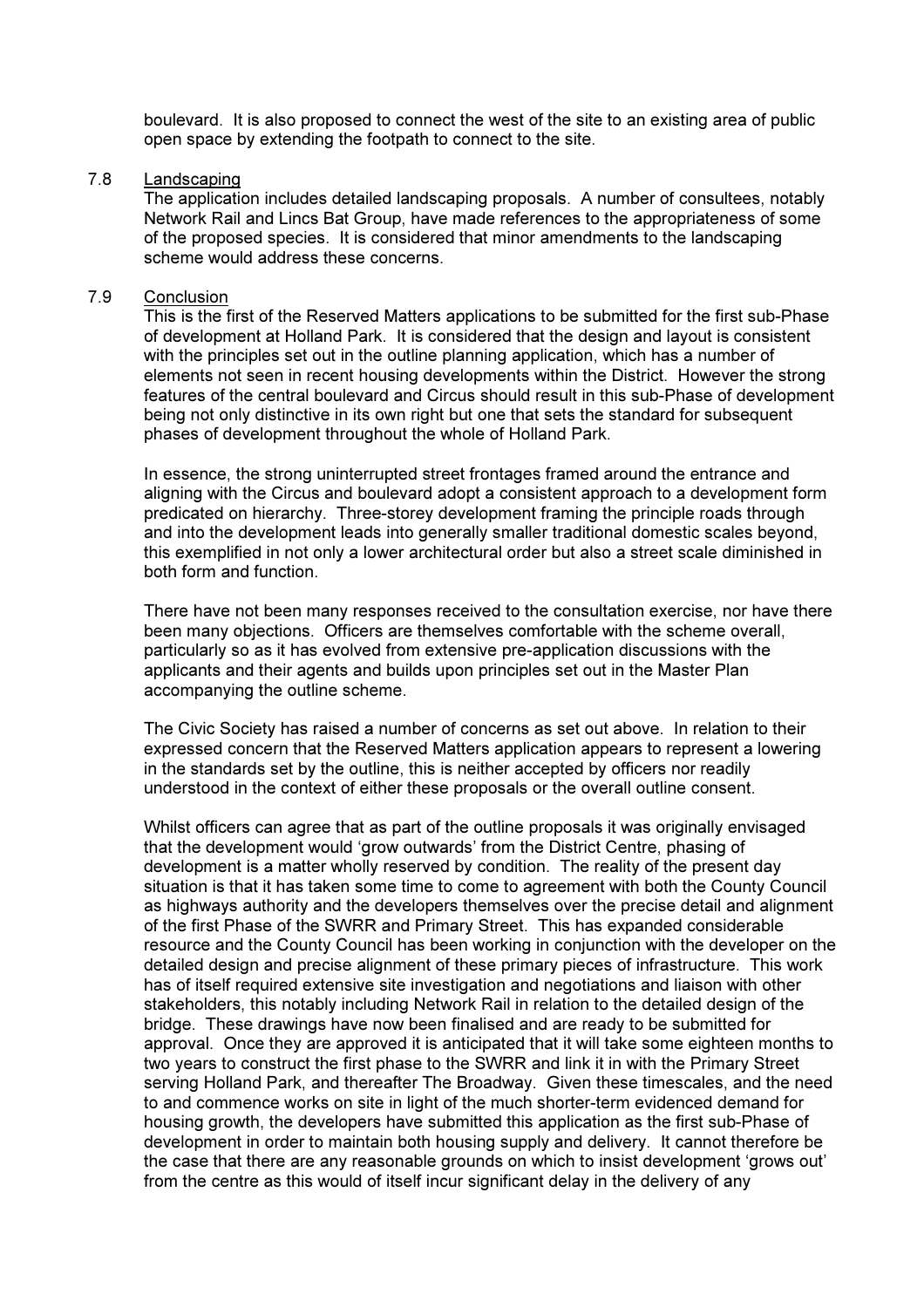reasonable levels of housing growth in and around Spalding. Further, it would put the Council at some considerable risk of having to approve speculative and unsustainable housing schemes elsewhere within the District. This would be neither sustainable nor spatially appropriate. Finally, beginning the development with a sub-Phase extending into existing development off The Broadway in no sense dilutes the overall ethos of the whole or results in a lowering of standards throughout. Indeed, it could in the alternative be argued that it brings forward a form of development that provides distinction to future development beyond.

In relation to the Civic Society's contention that the later delivery of Phase 1 to the SWRR will exacerbate traffic congestion within the town your officers to an extent agree. However, the question is whether or not this development will of itself contribute such significant levels of additional traffic, prior to the opening of the first Phase of the SWRR and Primary Street through Holland Park, to warrant refusal. Your officers' view is clearly that it would not and this is a view supported by the Highways Authority. Furthermore, it is highly likely that both the first Phase to the SWRR and the whole of the Primary Street will be in place prior to the completion and subsequent occupation of this first sub-phase of housing development. In a nutshell, it is anticipated that the delivery and future occupation of some 312 houses is unlikely to occur much before the end of 2018, by which time the roadways associated with the whole of Holland Park should be complete. For these reasons, and despite the Civic Society's clear views to the contrary, there are no phasing grounds on which planning permission could be reasonably refused.

 In relation to detail, the Civic Society considers the proposed concept of St. John's View and the Circus to be grandiose in scale and formality. Your officers agree. However, they do not agree that this formal entrance into future development is overblown, rather the reverse. Officers do, however, agree with the Civic Society that the continuous frontage of three-storey houses is to be welcomed. Where they disagree is in relation to detail, your officers being of the view that there is a consistency to the design, and an articulation to the eaves lines, which is meritorious. The question of whether or not individually designed terraces ought to be presented as a whole is an interesting one, your officers concluding that Holland Park ought not to hark back to the formally prescribed architectural symmetry of earlier Georgian forms but rather represent an evolving domestically-scaled architectural form more appropriate to  $21<sup>st</sup>$  century suburban development. Holland Park is, after all, an urban extension to the town. It is not intended to replicate the role or function of earlier forms of town centre or riverside development more suited to or reflective of earlier residential or commercial requirements.

 The Civic Society's objections to the central tree belt and swale within the central reservation, and the chevron parking emanating from it, are noted. Nevertheless, neither your officers nor the highways authority object to the proposed parking arrangements. The parking arrangements are deliberately promoted to reduce traffic speeds and to obviate against the likelihood of on-street parking flanking the frontages to development set to either side of the boulevard. The central tree belt and swale are similarly deliberately introduced to provide focus to the boulevard, soften the impact of parking and provide for SUDS.

 The Civic Society's objections to the proposed use of the Circus as both thoroughfare and informal locally equipped area of play (LEAP), for reasons relating to potential traffic danger and lack of surveillance, are noted. However, the rationale for this objection is not quite understood. The proposed Circus is both a round-a-bout and informal civic area. It is intended to function as distributor of both vehicular and pedestrian traffic and to provide for both safe-haven and informal recreation. Being located within full public view from both the housing circling its periphery and the vehicular and pedestrian traffic utilising and circling it, the Circus cannot conceivably be considered to lack visibility or suffer from a lack of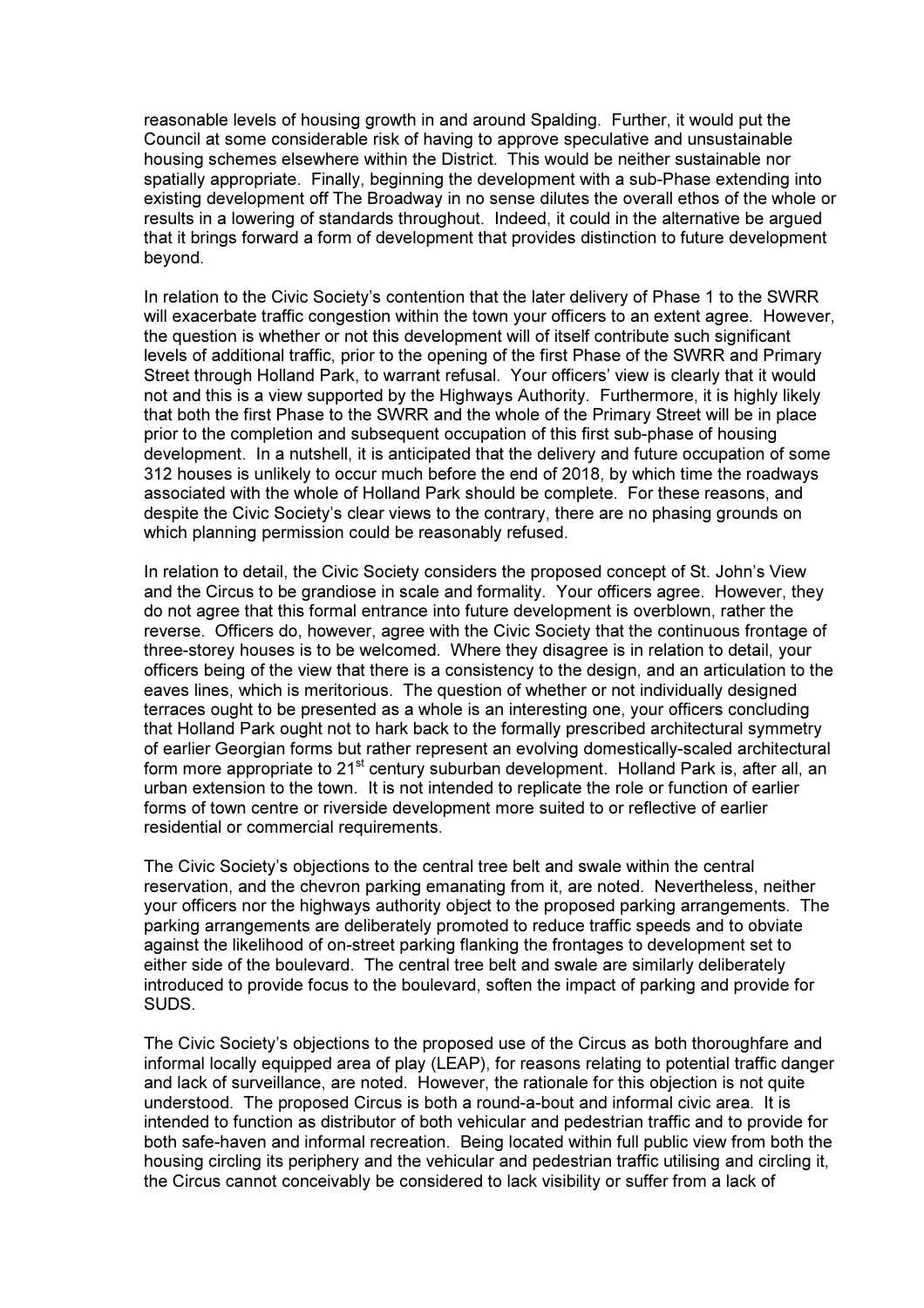informal surveillance. Further, its use as an informal recreation/seating area and as a play area (LEAP) would seem entirely appropriate. However, Members may consider the introduction of a LEAP within the centre of informal landscaping to be a lost opportunity and may prefer some form of central sculptural form to be introduced to the Circus. Officers are comfortable with either approach and should Members prefer some form of sculptural centerpiece instead of the LEAP then this is entirely capable of being accommodated within the scheme – with the LEAP replaced elsewhere in a further phase of development. This would require the imposition of an additional amending condition.

 The support of the Civic Society for the area of parkland between the railway and houses within Church View, this incorporating grassed areas, informal treed areas and cycle-way is welcomed; as is their comment that the streetscape reflects the outline proposals.

 The further comments of the Civic Society regarding the proposed future location of the care home (details to be agreed) adjacent to car parking do not reflect the ethos of Holland Park to have community focus. The siting of the proposed care home within an area central to the main entrance to Holland Park, and therefore integrated with and immediately accessible from the wider town, is laudable. Indeed, its proposed location is deliberate. The comments regarding its proximity to car parking are not understood as the car parking associated with, and integrated within, the care home is for staff and visitor use.

 With regard to the Civic Society's comments that an area of 'informal leisure' ought to be incorporated within this sub-phase, this was never the intention of the outline scheme. Condition 24 to the outline approval requires the installation and laying out of sports pitches and sports facilities prior to the occupation of 50% of the houses within the central neighbourhood. This is not part of the current proposals. The main area of informal recreation in the scheme overall is located to the south, this incorporating vast swathes of informal recreation space and allotments adjacent to the sites southern boundaries and within and under the bridge over the railway. Again, not part of this scheme. Nevertheless, informal areas of open space are indeed located within this sub-Phase adjacent to the railway line, this landscaped area incorporating the first section of a cycle-way running throughout the whole and associated walking areas and areas of informal open space. With regard to the Civic Society's comment that the proposed dedicated internal cycle-ways will only make a meaningful difference to reducing car usage if dedicated and direct connectivity to the town centre is achieved, this was neither achievable at outline stage nor is it achievable within the context of a sub-Phase to the whole.

 In conclusion your officers do not agree with the Civic Society's over-riding contention that phasing concerns and the submitted detail lead to the conclusion that permission ought to be refused. In short, refusal on such grounds would of itself be wholly unwarranted.

 With regard to the views expressed by PEDALS, that they regret the application does not cover the detail of condition 51 to the outline approval (this requiring details of cycle storage), PEDALS have perhaps misread the condition. Condition 51 pertains to the whole outline scheme and remains to be discharged. It requires details of cycle storage to be approved and installed on site prior to the occupation of any dwelling. These details remain to be submitted and the condition therefore remains enforceable. As this sub-phase relates to housing and not flatted development, the terms of condition 51 remain entirely capable of discharge following on from the approval of this reserved matters application.

 The views of both Network Rail and the Lincolnshire Bat Group regarding the detail of the proposed landscaping, and in particular the use of certain tree species, are inconsistent with each other. Nevertheless, each makes a valid point on different grounds, these relating on the one hand to biodiversity and on the other to safety. Your officers view overall is that the proposed landscaping is acceptable. However, in order to address the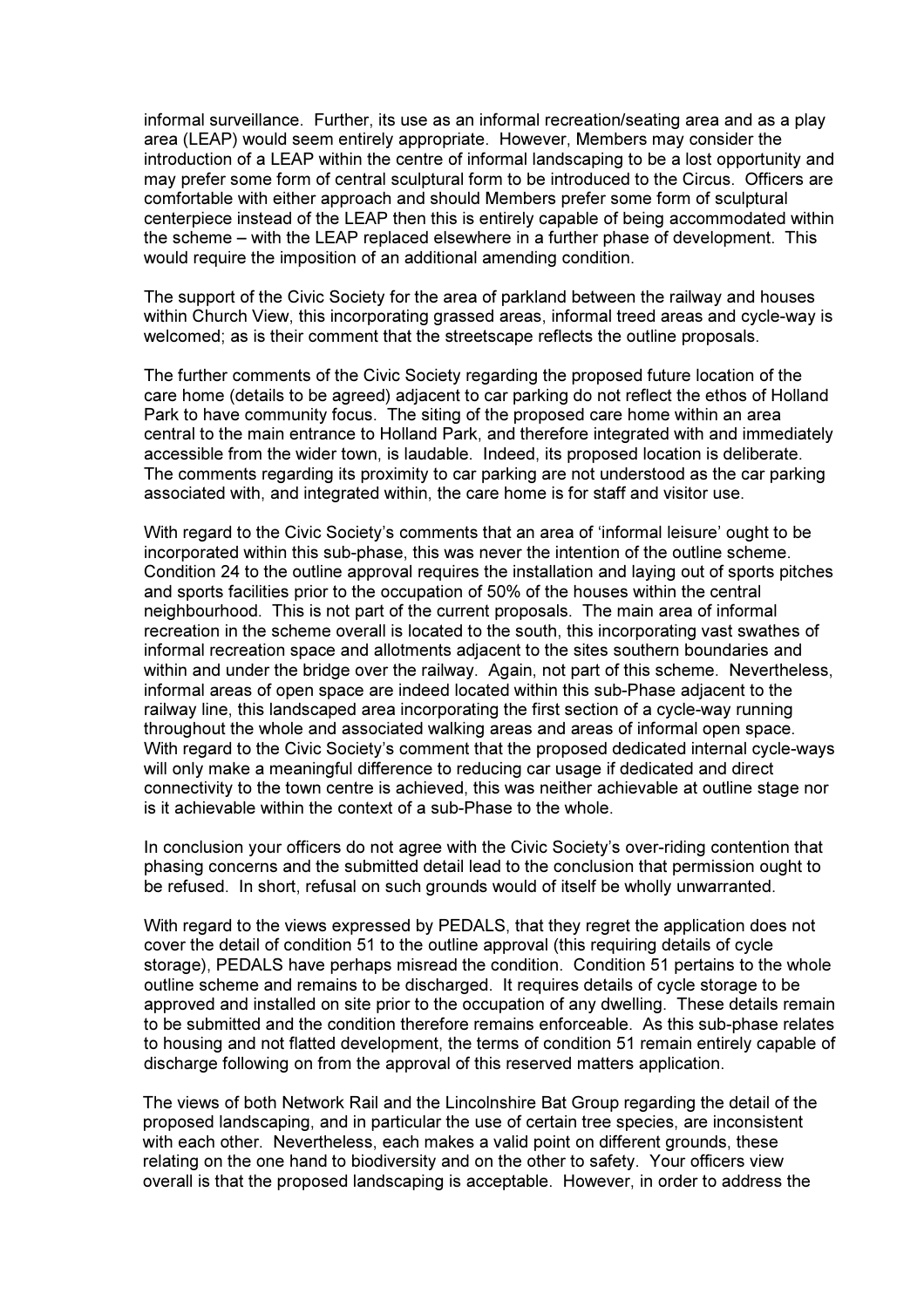concerns of each of these respondents an amending condition is suggested to reflect the nature of the comments received.

 Finally, in relation to the objections from residents, the comment received regarding the installation of traffic calming measures on The Broadway was addressed at outline stage. Indeed, condition 44 specifically relates to the provision of traffic calming measures on The Broadway and remains to be discharged. The proposed details are currently before the Council as part of application referenced H16-0905-13 referred to above. The highway authority is currently assessing this element of the condition set associated with the outline scheme. The further public comment objecting to the overall principle was considered, amongst others, at outline stage. The outline consent itself remains extant and accepts the principle of development, as does the statutory development plan.

 Overall, your officers consider that this first Reserved Matters application for Holland Park has much to commend it as has been outlined above.

## 8.0 RECOMMENDATIONS

8.1 Approve reserved matters subject to those Conditions listed at Section 9.0 of this report.

## 9.0 CONDITIONS

1. The development hereby permitted shall be carried out in accordance with the approved plans and documents detailed on the Drawing and Document Register appended to this permission, this Register having been submitted with and forming part of the application validated on 29 May 2014.

Reason: For the avoidance of doubt and in the interests of proper planning.

 2. Notwithstanding the submitted landscaping details, none of the following species shall be utilised within 50 metres of the railway line located to the east of the site: Acer, Aspen, Lime, Sycamore, Horse/Sweet Chestnut, Ash and Poplar. Details of an amended landscaping scheme utilising any of the following suitable and appropriate replacement species listed below, for all of that land located within 50 metres of the railway line located to the east of the site, shall be submitted to and approved by the District Council as local planning authority prior to the commencement on site of any works associated with the incorporation of landscaping within 50 metres of any boundary with the railway line: Birch, Crab Apple, Field Maple, Bird Cherry, Wild Pear, Fir/Pinus, Hawthorn, Mountain Ash, Whitebeam, False Acacia, Willow, Thuja and Zebrina.

Reason: In the interests of reducing the potential of leaf fall causing operational difficulties on the adjacent railway line.

3. Notwithstanding the submitted landscaping details, consideration should be given to the use of native grasses such as Reed canary rather than Miscanthus for the swale areas. A wetland wildflower mix would also be preferred to a rye-dominant mix for the embankments. Details of a modified landscaping scheme shall be submitted to and approved by the District Council as local panning authority prior to the commencement of works on the elements of the landscaping scheme associated with the swales and embankments and only those details subsequently approved shall be utilized on site.

Reason: In the interests of biodiversity and in order to accord with the sustainability and environmental principles enshrined within the NPPF.